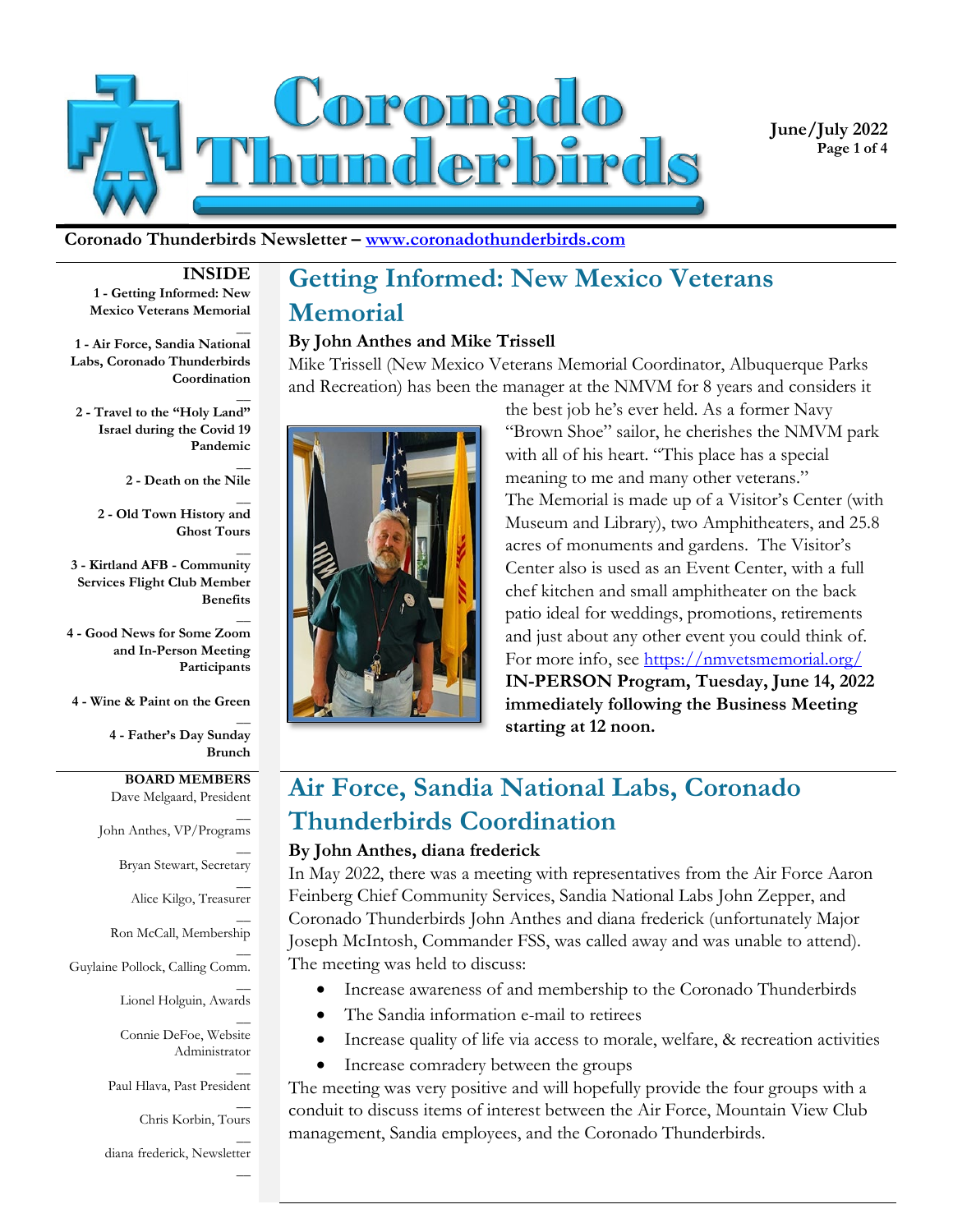

## **Travel to the "Holy Land" Israel during the Covid 19 Pandemic**



**By John Anthes and Ron and Pam McCall**

Ron (Membership Chair) and Pam McCall are presenting a video of their trip to Israel in February 2022. The video will contain many pictures of archaeological and historical sites, as well as, modern day Israel. Ron will be prepared to answer questions about travel during Covid, etc.

**IN-PERSON Program, Tuesday,** 

**July 12, 2022 immediately following the Business Meeting starting at 12 noon.**

**Death on the Nile** From The Blast and KAFB Site

Friday, June 24, 6:00 p.m.

While on vacation on the Nile, Hercule Poirot must investigate the murder of a young heiress. Based upon the novel by Agatha Christie. PG-13 · 2H 7MIN For more movie offerings visit: [https://kirtlandforcesupport.com/fss](https://kirtlandforcesupport.com/fss-movie-theater/) [-movie-theater/](https://kirtlandforcesupport.com/fss-movie-theater/)



#### **OLD TOWN** & GHOST HISTOR OURS (Day & Night Tours) لكان (الكاركة Night Tours)<br>Advance reservation required please<br>Tickets are available at the ITT Offices

**Ticket Prices:** Adult  $$27$ <br> $$20$ Child (6-12)

### **Old Town History and Ghost Tours**

#### **From The Blast**

Take a haunted tour of Old Town Albuquerque and learn about the many ghosts who have made the square home. Legends, folklore, ghost stories, and history come to life as you depart on an intriguing excursion through 313 years of haunted history. Historic buildings and dark alleys conceal long-forgotten secrets of battles, murders, hangings, hidden cemeteries, and more. Hear ghost stories told by lantern with a professional guide. The tour is family and pet friendly.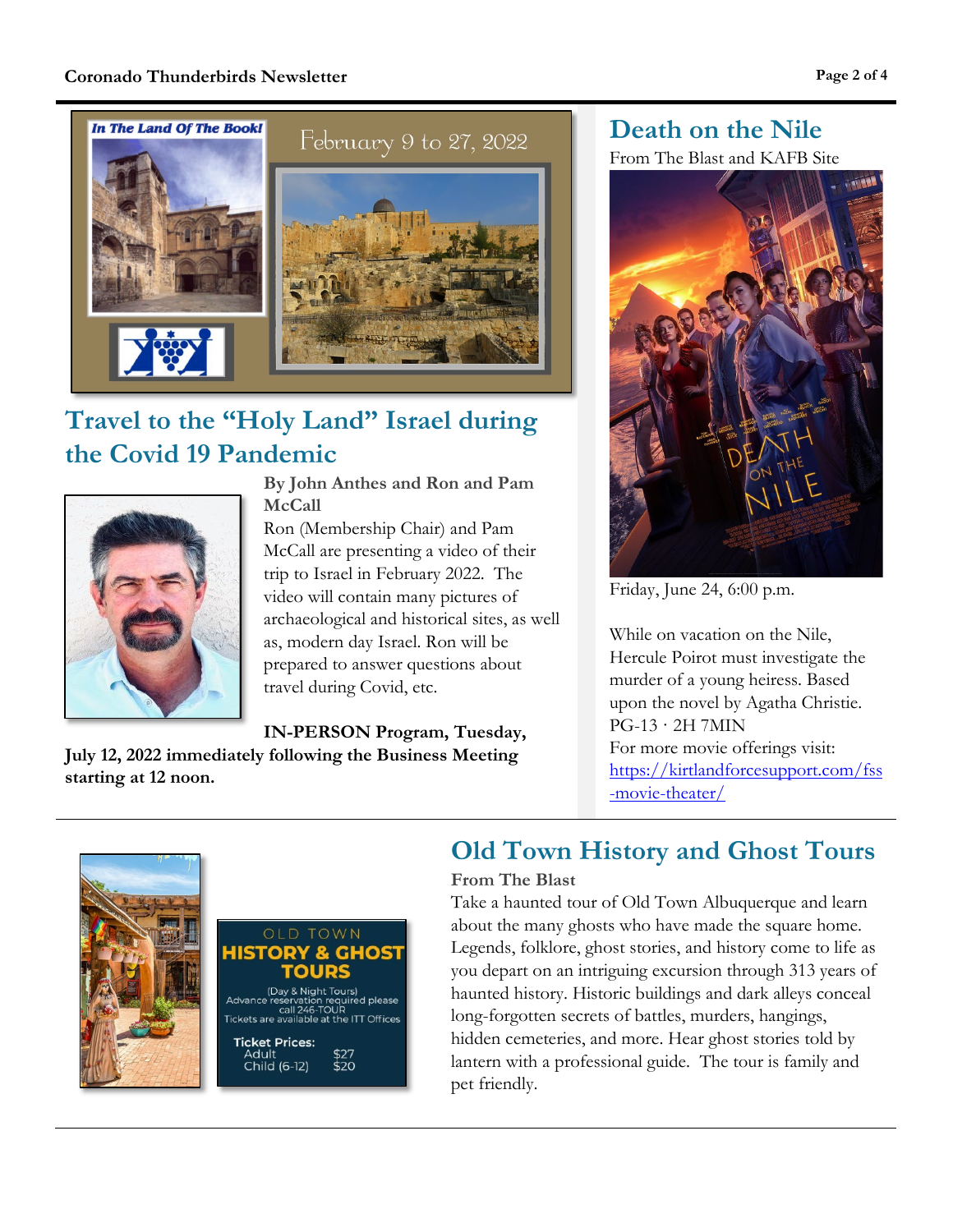### **Kirtland AFB - Community Services Flight Club Member Benefits**

#### **By diana frederick**

As a reminder your Coronado Thunderbird Club membership allows access to the following:

- Mountain View Club Catering, Lunch, Banquets, Bar Services, Entertainment, Bingo, & Sunday Brunch. Large events: Game Show, Super Family Night, & Piano Show
	- o 10% off personal catering events
	- o Free or reduced entry to entertainment offerings
	- o \$2 discount on pro-rated special functions
	- o Bingo program Free entry/\$5 entry fee to nonmembers
	- o \$1/\$2 discount on Meals to Go
	- o \$1/\$2 discount on entrée purchases
	- o UFC pay-per-views (free for members)
	- o Coming back soon:
		- **Member Social Hours**
		- **Membership Nights**
- Tijeras Arroyo Golf Course Large 18-hole course, Pro Shop, driving range, & grill operation
	- o Purchase/install of golf simulator underway
	- o 10% off Coyote Grill food purchases
	- o 10% off Pro Shop purchases
- Outdoor Recreation Located in the CORE Facility/Rentals, trips, RV storage, FamCamp & Pools (Indoor & Outdoor) (large renovation of facility upcoming)
	- o 10% off rentals
	- o 10% off pool passes
- Kirtland Lanes Bowling Center 16-lane facility & snack bar operation. Recently completed lane & ball return project. Design/construction for a new bar underway.
	- o 10% off Snack Bar purchases
- Arts & Crafts/Auto Hobby Crafts, framing, retail, engraving & classes. A&C will be moving into CORE facility later this year
- Auto Hobby features bay rentals and auto repair services. o 10% Bay Rentals
- Aero Club 7 aircraft w/ground school, discovery flights, flight school, & instructors
- Information, Tickets & Tours  $(ITT)$  Tickets to events & attractions in NM and around the country

Tijeras Arroyo Golf Course

Mountain View Club Pool

Auto Hobby Shop